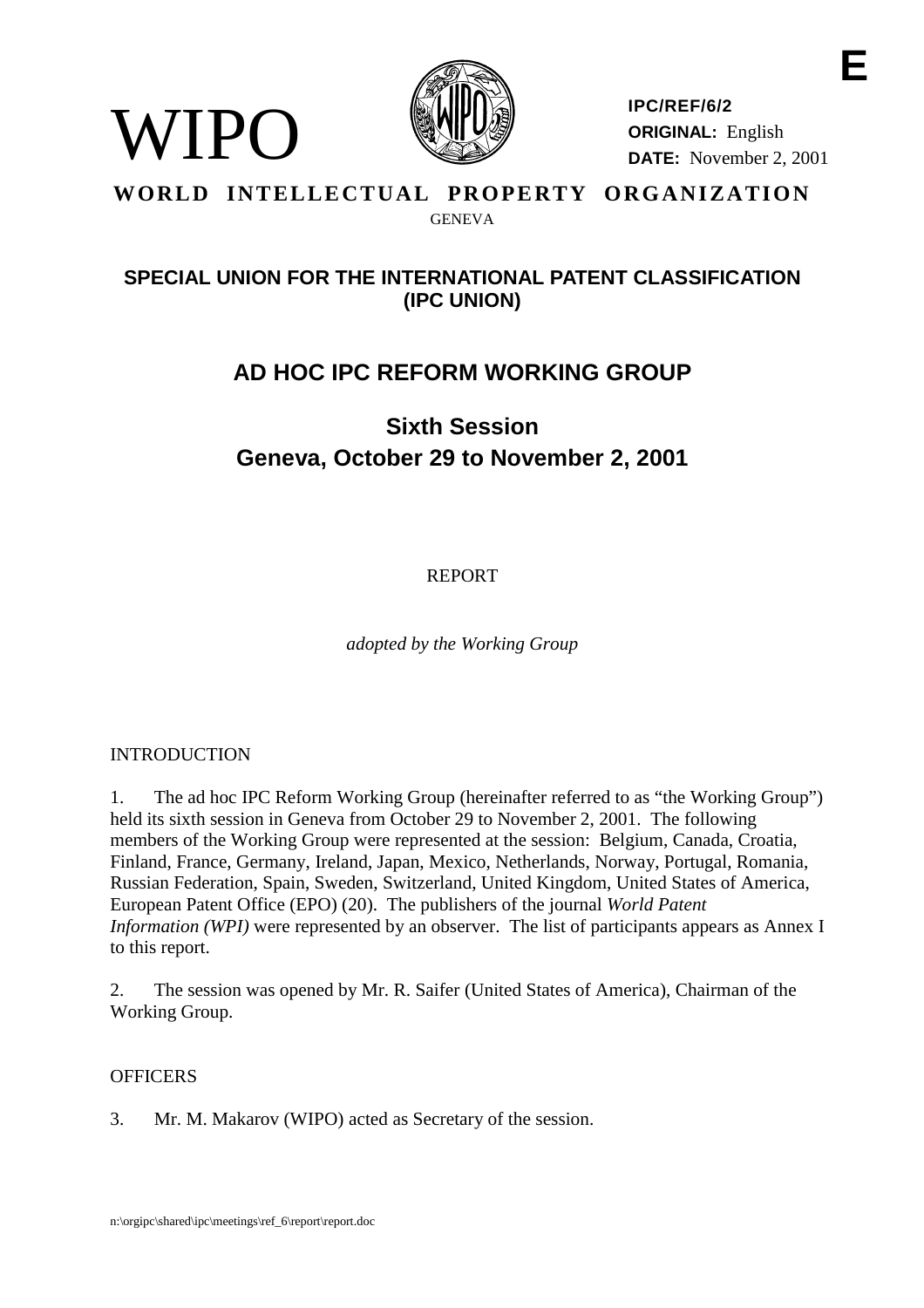#### ADOPTION OF THE AGENDA

4. Following some changes made, the Working Group unanimously adopted the agenda, which appears as Annex II to this report.

### CONCLUSIONS, DISCUSSIONS AND DECISIONS

5. As decided by the Governing Bodies of WIPO at their tenth series of meetings held from September 24 to October 2, 1979 (see document AB/X/32, paragraphs 51 and 52), the report of this session reflects only the conclusions of the Working Group (decisions, recommendations, opinions, etc.) and does not, in particular, reflect the statements made by any participant, except where a reservation in relation to any specific conclusion of the Working Group was expressed or repeated after the conclusion was reached.

#### REPORT ON THE NINETEENTH SESSION OF THE ASSEMBLY OF THE IPC UNION

6. The Working Group noted an oral report by the Secretariat on the nineteenth session of the Assembly of the IPC Union (see documents IPC/A/19/1 and IPC/A/19/2), held in September/October 2001, at which session the Assembly had considered the IPC reform status report that described the principal results achieved in the process of the reform from 1999 and included the strategic plan for the development of the IPC. The Working Group was informed that the Assembly had taken note of the IPC reform status report and, in the interventions made, the Delegations of the member States of the IPC Union had supported the IPC reform process and underlined the importance of cooperation in conducting the reform in order to fully achieve its objectives.

7. The Working Group was also informed that the Assemblies of the Member States of WIPO, at their thirty-sixth series of meetings in September/October 2001, had approved several Information Technology (IT)-related projects for the 2002-2003 biennium, including the CLAIMS project intended for elaboration of automated classification and reclassification tools, computer-assisted tools for supporting translation of classification texts and implementation of the IPC reform results.

## REPORT ON THE FIFTH MEETING OF THE TRILATERAL WORKING GROUP ON CLASSIFICATION

8. The Delegation of the EPO reported on the fifth meeting of the Trilateral Working Group on Classification, held in The Hague from September 11 to 14, 2001. The Delegation explained that subjects discussed at the meeting had been grouped into three major categories, namely, IPC reform issues, classification harmonization projects and classification of traditional knowledge.

9. The report on the fifth meeting of the Trilateral Working Group on Classification is reproduced in Annex III to this report.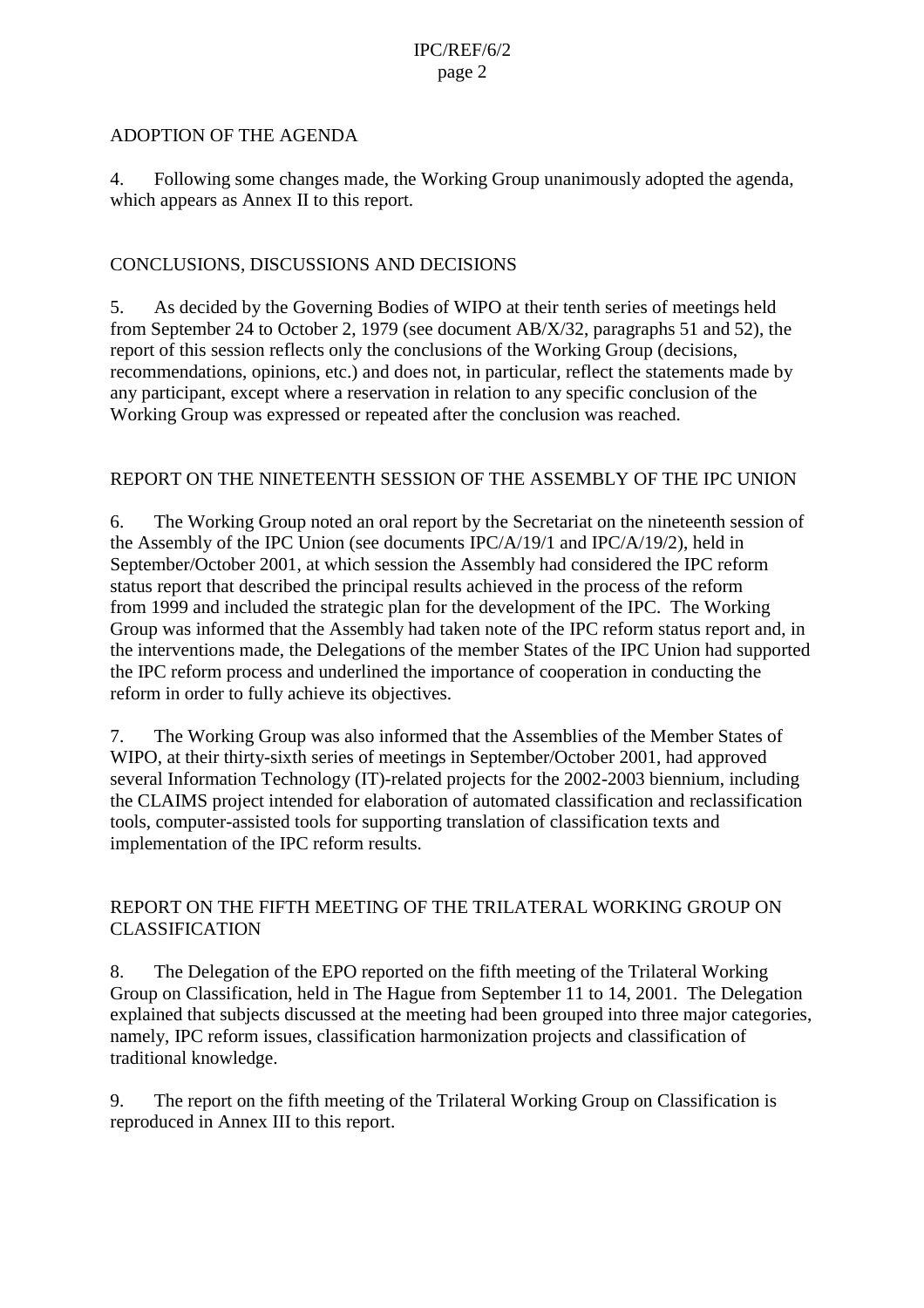## GLOSSARY OF TERMS FOR THE REFORMED IPC

10. Discussions were based on the Glossary of Terms for the reformed IPC prepared by the United States of America (see project file IPC/R 17/01 Rev.2, Annex 6).

11. The Delegation of the United States of America explained that the proposed Glossary of Terms was intended for clarification of various aspects of IPC reform with a view to facilitating their common understanding.

12. Following detailed discussions, the Working Group approved, with certain changes, the English version of several terms and expressions which are reproduced in Annex IV to this report, but, because of lack of time, was not in a position to finalize consideration of the Glossary.

13. The following remarks were made with respect to remaining terms and expressions in order to facilitate their further elaboration:

– re "Basic Subject Matter of a Subclass": the first part of the definition of this expression was approved (see the said Annex IV), the second part should be clarified and include appropriate examples;

– re "Combinations/Subcombinations": the concept of the definitions was approved but their wordings should be reconsidered;

The definition of the term "indentation" should be added to the Glossary.

14. The Working Group agreed that, upon completion, the Glossary should serve as a reference tool in the elaboration of new concepts of IPC reform, and that a part of the terms from the Glossary should be included in the Guide to the IPC.

15. The United States of America was invited to submit a revised version of the Glossary by March 1, 2002. Comments thereon were invited by April 1, 2002, and the final version of the Glossary by the United States of America was requested by May 1, 2002.

## CONSIDERATION OF THE IPC REVISION POLICY AND THE REVISION PROCEDURE IN RELATION TO THE CORE AND ADVANCED LEVELS OF THE REFORMED IPC

16. Discussions were based on project files IPC/R 2/99 Revs.5 and 6 containing the revised proposal on the IPC revision policy and the revision procedure for the reformed IPC, prepared by the International Bureau, and comments submitted on the proposal by industrial property offices.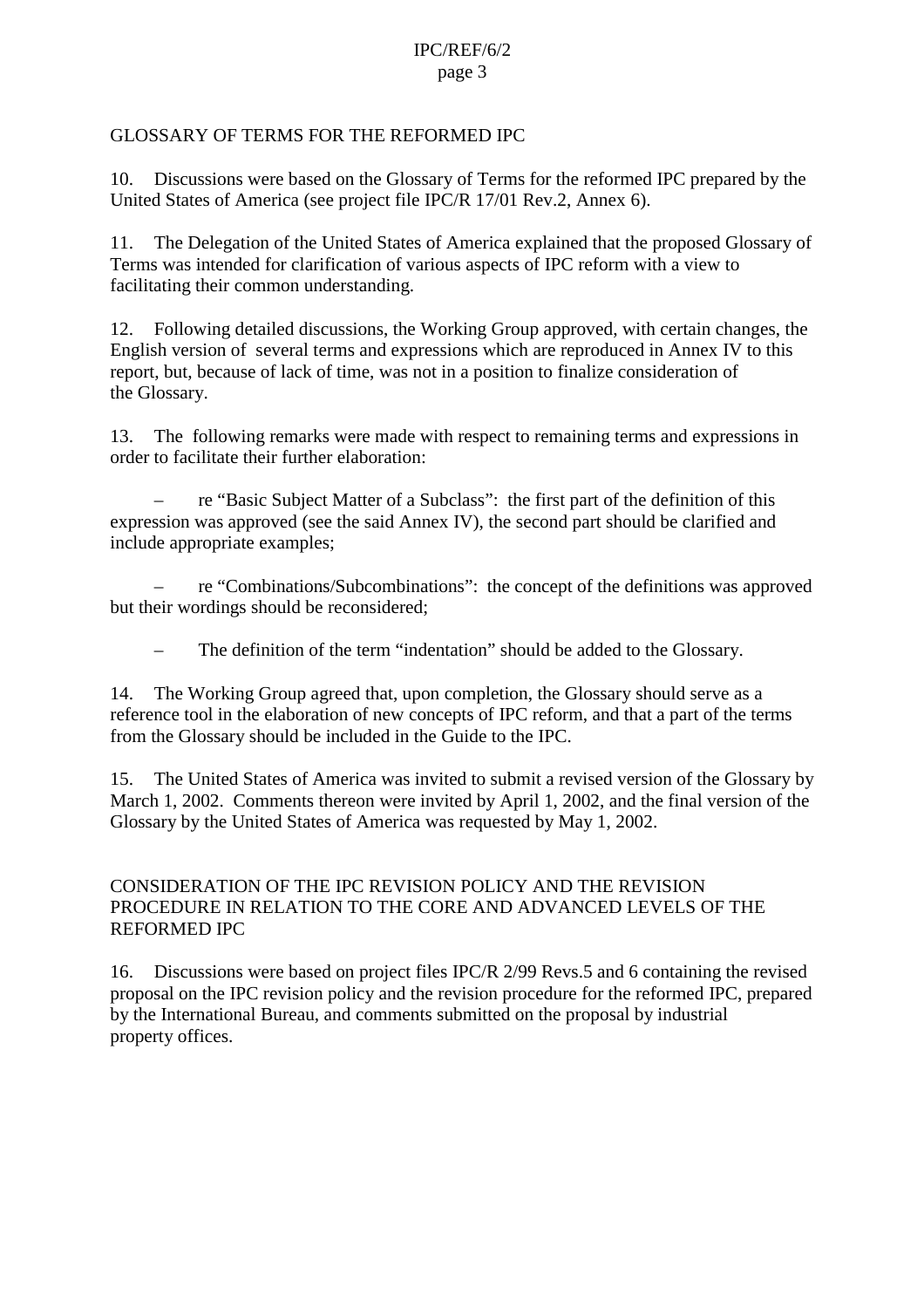17. In discussing the proposal, the Working Group agreed that, for revision of the advanced level by subdividing advanced level groups, minimum quantitative criteria should be applied, as they would facilitate determination of IPC areas which were in need of revision and selection of revision proposals which were appropriate for inclusion in the revision program. The Working Group underlined, however, that the criteria should be applied in a flexible manner and the IPC Special Subcommittee, when considering revision proposals, should be authorized to depart from the established criteria when this was justified by cost/benefit reasons.

18. The Working Group noted that the parts of the revision procedure concerned with the preparation of the French version of the IPC could not be currently specified in detail and would be reconsidered in the future depending on the results of Task No. 16 and the CLAIMS project.

19. The Working Group agreed that a systematic IPC maintenance procedure aimed at continuous improvement of the quality of the IPC should be elaborated separately from the IPC revision procedure and accepted, with gratitude, an offer by the Delegation of Sweden to prepare a draft proposal relating to the maintenance procedure in time for the seventh session of the Working Group.

20. The Working Group requested the International Bureau to prepare a modified proposal on the IPC revision policy and the revision procedure, taking into account the comments submitted and made at the session, by March 1, 2002. Comments on the modified proposal were invited by April 1, 2002, and the final proposal was requested from the International Bureau by May 1, 2002.

21. The Working Group agreed that the above deadlines should also be applied with regard to the proposal to be submitted by Sweden.

## INTRODUCTION OF ELECTRONIC DATA ILLUSTRATING THE CONTENTS OF IPC **ENTRIES**

22. Discussions were based on the rapporteur report (see Annex 53 to project file IPC/R 3/99 Rev.11) on the definition for limiting references in the IPC. The following definition was approved by the Working Group, which replaces the one approved at its previous session (see document IPC/REF/5/3, paragraph 17).

23. Limiting reference:

"A limiting reference is a reference associated with a classification place, that:

"(a) excludes specified subject matter from the scope of this classification place, when this subject matter would otherwise fulfill all the requirements of the classification title and definition; and

"(b) indicates the place(s) where this subject matter is classified."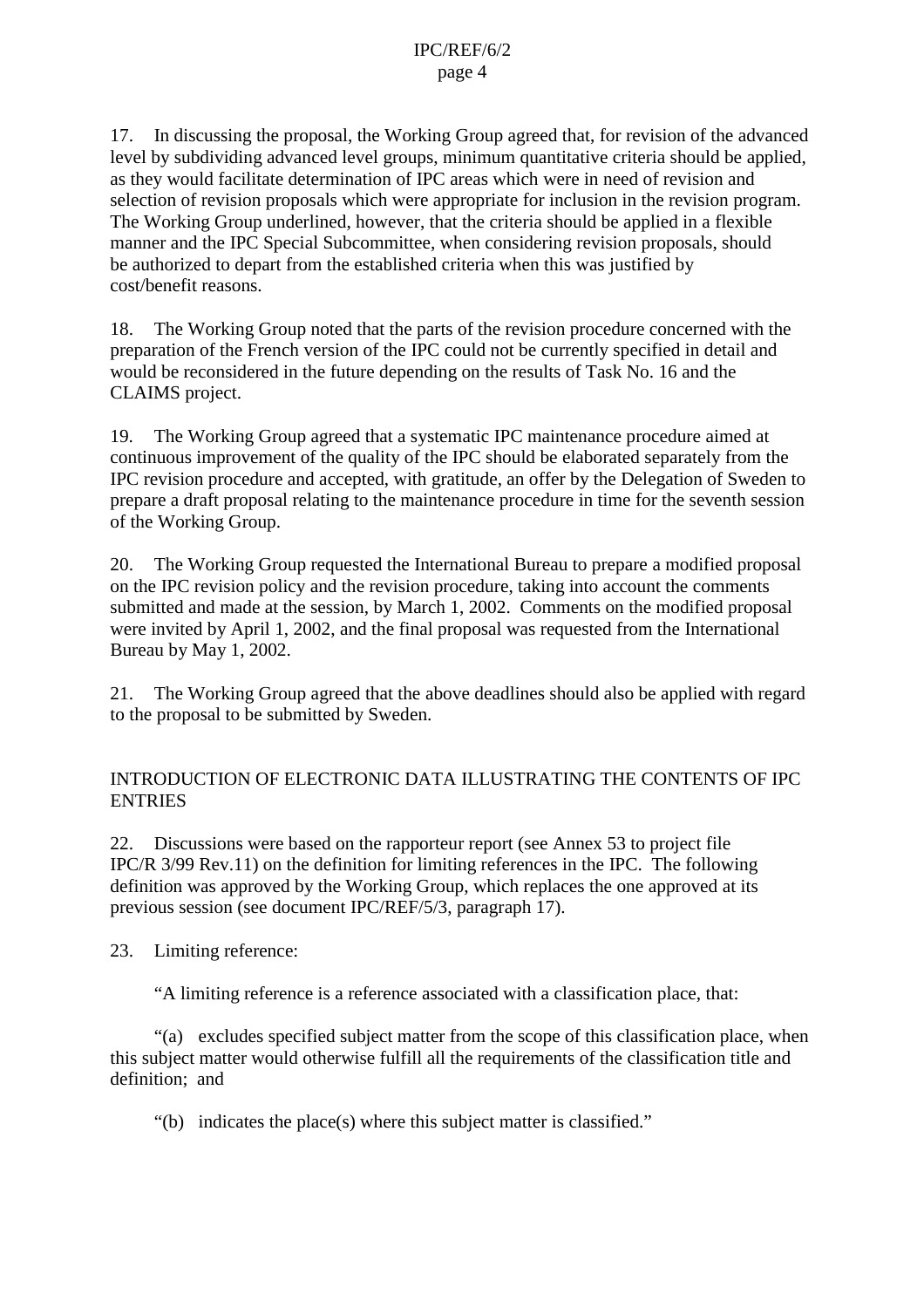24. The Working Group discussed also whether references of the "specially adapted for" type should be treated as limiting or informative. It was decided that no general rule could be applied to this type of reference at this time. The Definition Task Forces created by the IPC Revision Working Group should consider them individually and decide on a case-by-case basis. When sufficient experience in developing classification definitions is accumulated, the IPC Revision Working Group should consider whether a general rule could be elaborated.

25. The Working Group agreed to recommend to the IPC Committee of Experts to consider Task No. 3 ("Introduction of electronic data illustrating the contents of IPC entries") completed.

### GENERAL PRINCIPLES OF CLASSIFICATION; ELABORATION OF RULES FOR MULTIPLE CLASSIFICATION IN THE IPC

26. The Working Group considered the rapporteur report, submitted by the United States of America, containing Guidelines for Obligatory and Non-Obligatory Classification (see project file IPC/R 4/99 Rev.8, Annex 34).

27. In view of the importance of elaborating detailed definitions of basic concepts relating to obligatory and non-obligatory classification, the Working Group discussed in detail proposed wordings and approved the following definitions:

– "Invention information" in a patent document is all novel and unobvious subject matter in its total disclosure (for example, description, drawings, claims) that represents an addition to the state of the art in the context of the state of the art (for example, a solution to a stated problem). "Invention information" should usually be determined using the claims of the patent document for guidance.

– "Addition to the state of the art" is the difference between the subject matter in question and the state of the art.

"The state of the art" is the collection of all technical "things" that have already been placed within public knowledge.

28. It was noted that it might be necessary to harmonize the approved definitions with definitions created by other WIPO bodies, for example, the Standing Committee on the Law of Patents, for consistency.

29. The Working Group requested the United States of America to prepare the revised Guidelines for Obligatory and Non-Obligatory Classification, by March 1, 2002, on the basis of the approved definitions and taking into consideration the comments submitted by Sweden and the United Kingdom (see Annexes 35 and 36 to project file) aimed at the simplification and clarification of the guidelines.

30. Comments on the revised Guidelines were invited by April 1, 2002, and the rapporteur report by May 1, 2002.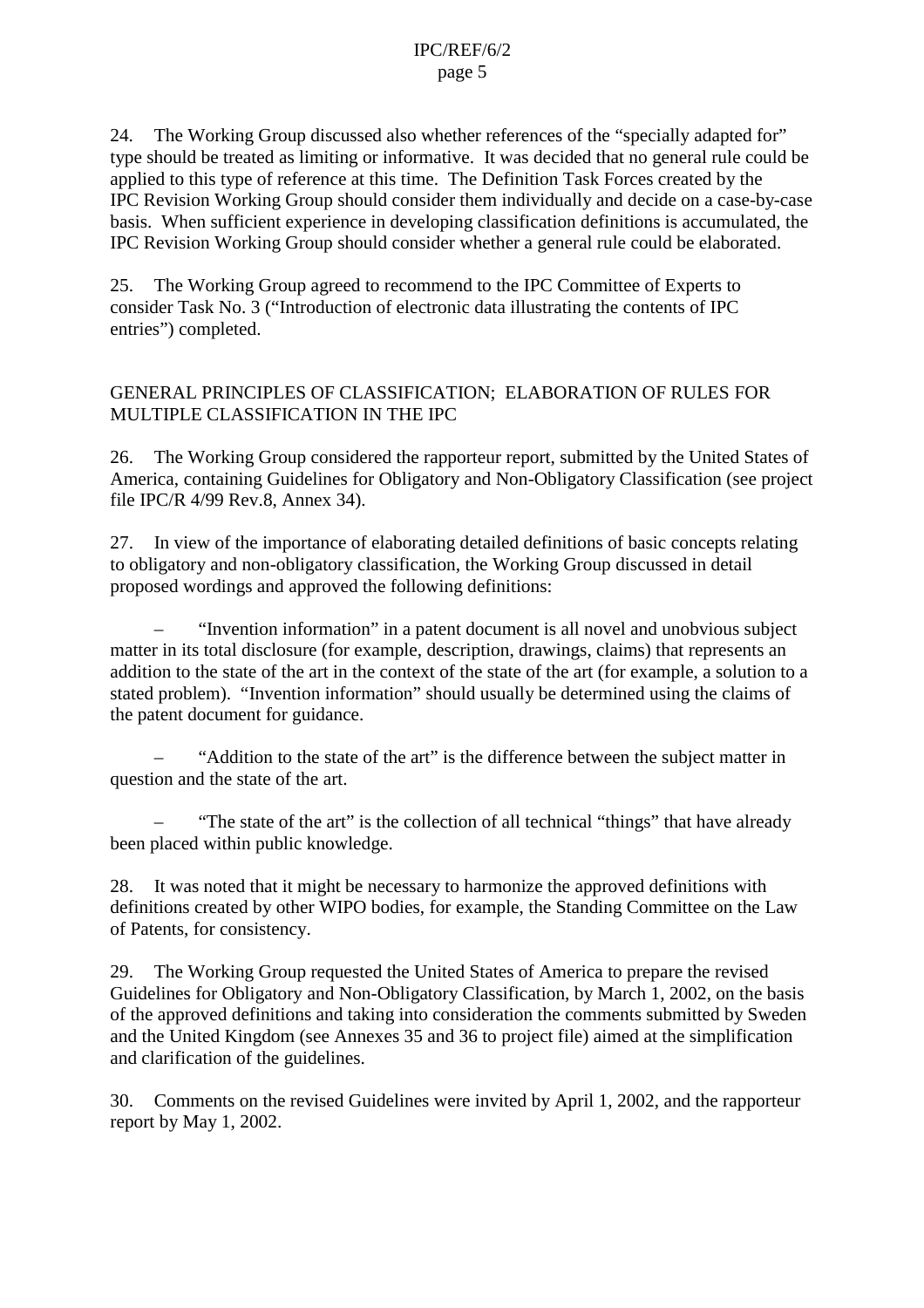31. The Working Group pointed out that the Guidelines for Obligatory and Non-Obligatory Classification should provide basic material for relevant parts of the new Guide to the IPC and invited the United States of America and the International Bureau to work in a close contact when preparing, respectively, the revised Guidelines and the new Guide for the reformed IPC.

## REVIEW OF THE HYBRID SYSTEMS IN THE IPC

32. Discussions were based on Annex 45 to the project file IPC/R 5/99 containing Guidelines for the Conversion of Existing IPC Indexing Schemes into Classification Schemes, proposed by the Trilateral Offices. These Guidelines were approved with some amendments and are reproduced in Annex V to this report.

33. The Working Group agreed to request the IPC Revision Working Group to carry out pilot projects for converting a number of indexing schemes to classification schemes, using the approved guidelines.

34. The Working Group noted that symbols of converted schemes, as well as those of retained indexing schemes, could be used as additional information and that a special marking of additional information would be provided in the Master Classification Database thus permitting different types of searches.

35. The Working Group agreed to recommend to the IPC Committee of Experts to consider Task No. 5 ("Review of the hybrid systems in the IPC") completed.

## DETERMINATION OF THE MOST APPROPRIATE DURATION OF REVISION **CYCLES**

36. Discussions were based on project files IPC/R 7/99 and its Rev.1 containing a proposal by the International Bureau on the most appropriate duration of revision cycles for the core level of the reformed IPC and comments submitted on the proposal by industrial property offices.

37. The Working Group agreed that a fixed revision cycle would be needed for the core level of the IPC for the periodical publication of its printed version, preparation of national language versions of the IPC, revision of the Guide to the IPC and proper administration of classification and reclassification work.

38. The Working Group agreed that a three-year revision cycle would be the most efficient for the core level as it would accelerate implementation in the core level of the changes necessitated by technological progress, preserving at the same time its relative stability.

39. The Working Group recommended that, although the three-year revision cycle should normally be applied in the future for the core level, the IPC Committee of Experts could extend the revision cycle if it considered the publication of the new edition of the core level premature, as in the case, for example, of an insufficient number of revision amendments made to the core level.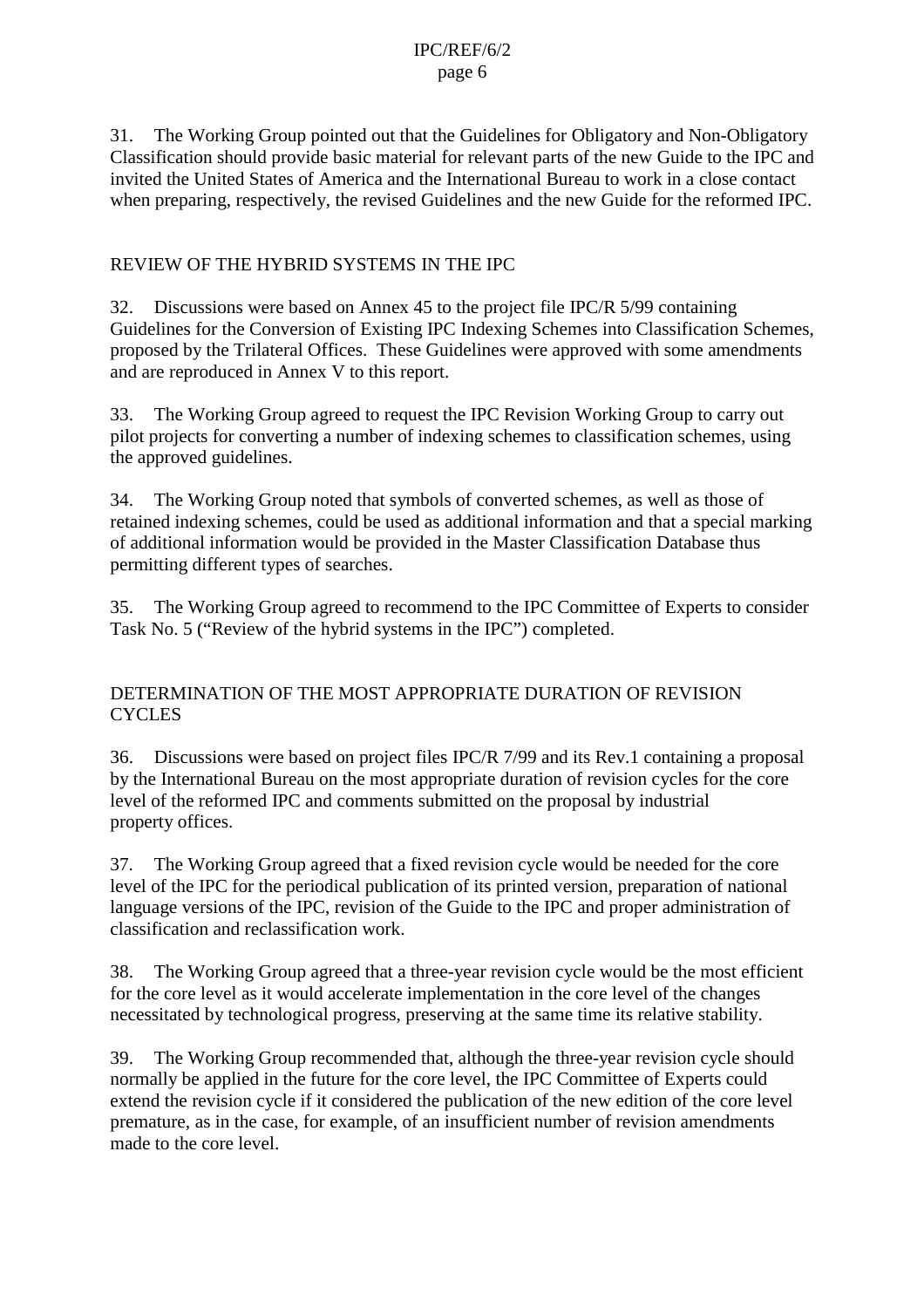40. The Working Group approved the proposed procedure of temporarily assigning amendments made to the core level in the course of the revision cycle to the advanced level, but pointed out that this procedure, although facilitating the rapid implementation of the results of the core level revision, could lead to the distortion of the compatibility of the core and the advanced levels; appropriate measures should be taken to prevent this, for example, by using revision concordance data to generate an official core level symbol, required by the Strasbourg Agreement, in an automated way.

41. The Working Group requested the International Bureau to prepare a modified proposal on the most appropriate duration of revision cycles, taking into account the comments submitted and made at the session, by March 1, 2002. Comments on the modified proposal were invited by April 1, 2002, and the final proposal was requested from the International Bureau by May 1, 2002.

## ELABORATION OF PRINCIPLES OF THE CREATION, MAINTENANCE AND FUNCTIONING OF THE MASTER CLASSIFICATION DATABASE

42. The Working Group considered a proposal, submitted by the EPO (see project file IPC/R 8/99 Rev.9, Annex 45), concerning revision of WIPO Standard ST.8 and requested the EPO to submit the proposal to the Standing Committee on Information Technologies (SCIT) as a body competent in the field of standards and documentation. The Working Group invited the EPO to include in the proposal an introductory part describing the need for and objectives of the revision and expected benefits.

43. The Working Group discussed a list of actions that would be necessary to take by industrial property offices and to implement in the Master Classification Database (MCD), prepared by the EPO (see project file IPC/R 8/99 Rev.9, Annex 48), and agreed that it would not be beneficial to indicate advanced level symbols on the front page of printed patent documents, in view of rapid changes to the advanced level, and that, instead, it should only be mandatory that respective core level symbols were printed. The Working Group indicated that tools automatically generating parent core level symbols from advanced level symbols would be needed for industrial property offices classifying at the advanced level.

44. The Working Group agreed that the above procedure should be included in the list of actions. However, all industrial property offices should check, in time for the seventh session of the Working Group, that there were no legal implications and that all their administrative services concerned would agree to such an action. The International Bureau was requested to verify whether a decision to implement the above procedure could be considered as being in the competence of the IPC Union.

45. The Working Group requested the EPO to provide illustrations or examples for the actions needed as regards the front page of patent documents so as to facilitate implementation of the actions by industrial property offices, to finalize the list of action with respect to still pending items and to submit the final list of actions in time for the seventh session of the Working Group. The EPO was also invited to investigate the need for modification of existing WIPO standards concerned with the front page of patent documents or for creation of a new standard relating to the presentation of IPC data on patent documents.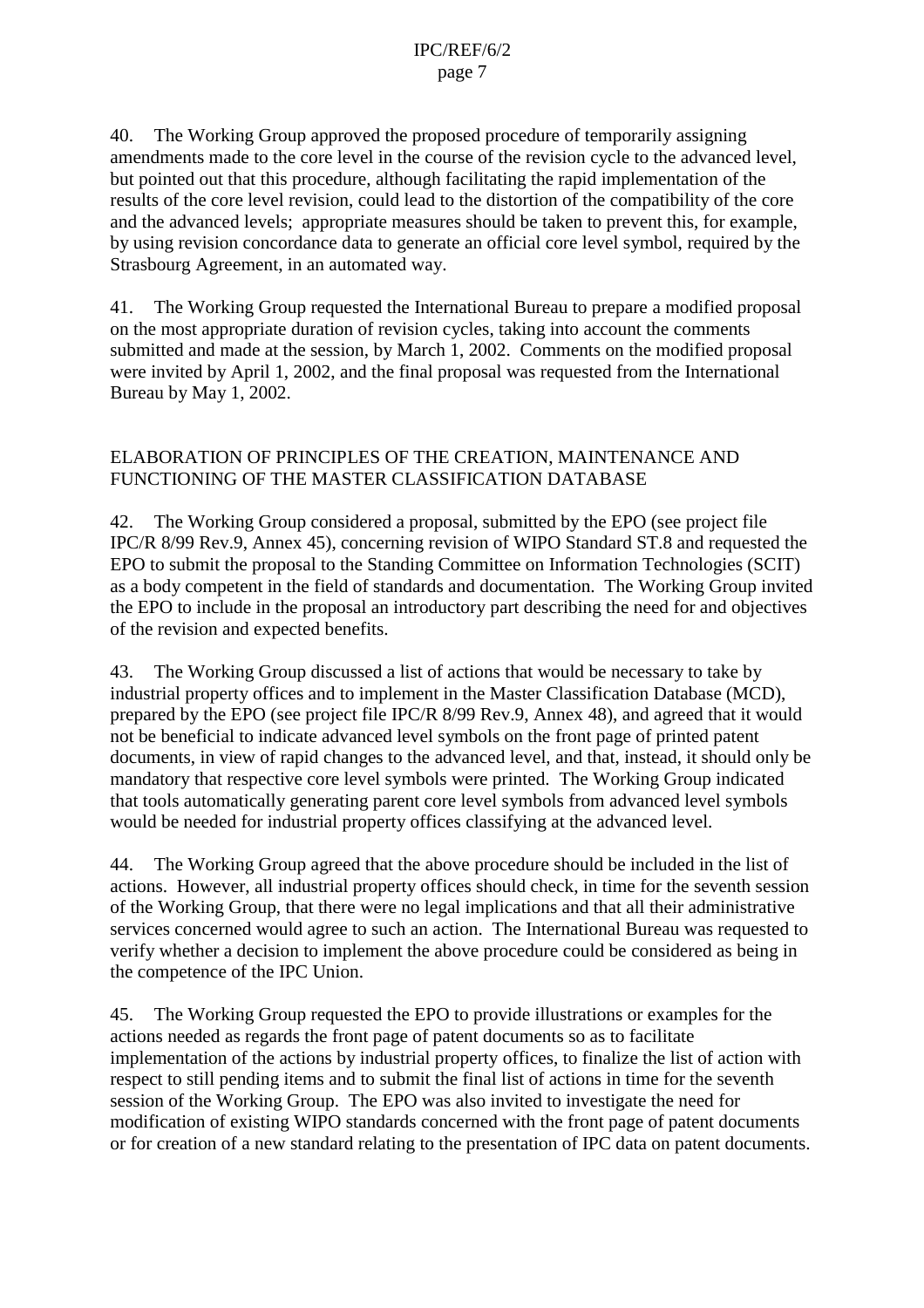46. The Working Group also considered the paper submitted by the EPO concerning the Master Classification Database (see project file IPC/R 8/99 Rev.9, Annex 49) and agreed that this paper should serve as a starting point for the elaboration of the principles of classification, reclassification and dissemination of classification data worldwide.

47. Comments were invited on the said paper by February 1, 2002. The EPO was requested to prepare a revised paper by April 1, 2002, taking into consideration the work carried out by the Trilateral Offices in elaborating the Concept of Operations.

## DETERMINATION OF THE MOST APPROPRIATE CONTENTS OF THE CORE LEVEL OF THE REFORMED IPC

48. The Working Group considered the study conducted by the EPO on the distribution of IPC groups between the core and the advanced levels in the areas of the IPC where the last place rule is applied (see project file IPC/R 14/00 Rev.6, Annex 21) and the analysis made by the EPO with regard to the possibilities of using automated and manual procedures in various areas.

49. The Working Group also considered a discussion paper by the International Bureau, distributed at the session, containing an analysis of the application of the manual procedure to last place rule areas in section A of the IPC.

50. In view of the time constraints, the Working Group was not able to take a decision on the distribution of IPC groups in last place rule areas and invited comments, by February 1, 2002, on the papers submitted by the EPO and the International Bureau, using the Virtual IPC available on the WIPO IPC Web site as a reference tool.

51. The EPO was requested to further investigate the possibilities of using the automated procedure on the basis of two algorithms indicated by the International Bureau and to prepare, in cooperation with the International Bureau, a final proposal on the distribution of IPC groups in last place rule areas in time for the seventh session of the Working Group.

## STUDY THE FEASIBILITY OF INTRODUCING A SIMPLIFIED SET OF RULES IN THE IPC

52. At its fifth session, the IPC Revision Working Group, in the framework of the revision project C 422, noted the difficulties which Subgroup D had experienced in the application of the "Standardized Sequence of Main Groups" (SSMG) to the main groups of the new subclass C 40 B. The IPC Revision Working Group agreed that the SSMG was not beneficial in the field of the combinatorial chemistry and approved the sequence of main groups in subclass C 40 B corresponding to basic successive stages of combinatorial technology. The IPC Revision Working Group agreed to request the Working Group to reconsider the SSMG, with a view to its detailing and providing more examples to facilitate its application in the elaboration of new subclasses.

53. Comments on this request of the IPC Revision Working Group were submitted by Romania, Sweden and the EPO. These comments are reproduced in Annexes 15 to 17 to the project file IPC/R 15/00.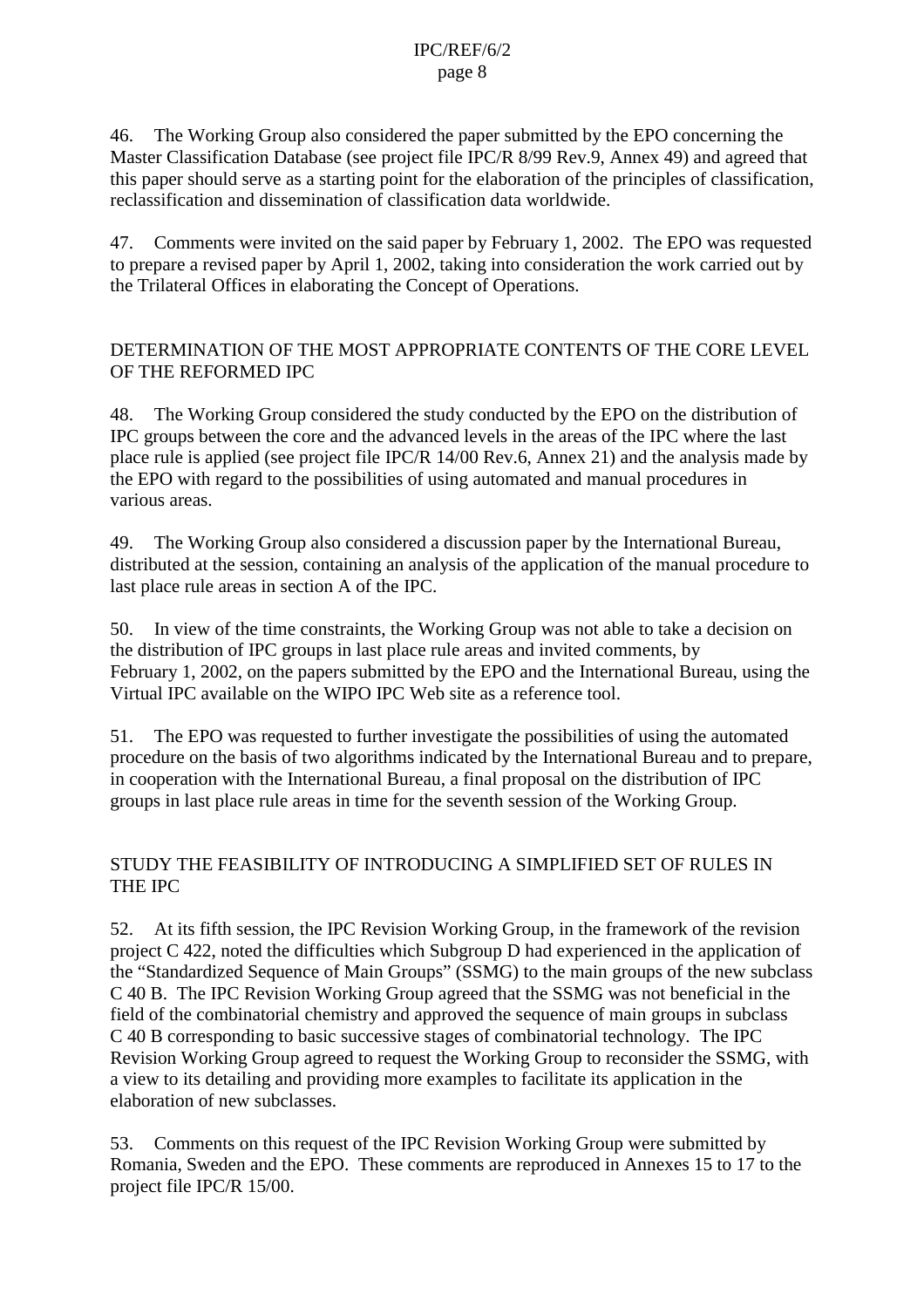54. The Working Group agreed that currently there was no need to modify the SSMG as approved at its fourth session. It was noted, however, that the SSMG could not give much guidance when there were several main groups with the same degree of complexity.

55. The Working Group confirmed that, when creating a new scheme, the IPC Revision Working Group should always consider first the application of the SSMG. Should this application cause problems, it was allowed to deviate from the SSMG and a sequence should be applied which was more appropriate for efficient classification and search.

56. It was noted that, in the framework of the definition projects, the SSMG should be applied to the subclass indexes of the corresponding subclasses. The IPC Revision Working Group was requested, when sufficient experience had been accumulated, to report to the Working Group on any difficulties encountered and whether any amendments were needed to the SSMG.

## REVISION OF THE GUIDE TO THE IPC

57. The Working Group briefly discussed the first draft of the new Guide for the reformed IPC prepared by the International Bureau (see project file IPC/R 17/01 Rev.1, Annex 5) and expressed its thanks to the International Bureau for the considerable work done.

58. The Working Group approved the layout of material in the Guide and noted that certain parts of the Guide would require further modifications in view of the continuing IPC reform process, and that a new chapter describing the use of the IPC for search purposes would be added to the Guide. The Working Group requested the International Bureau to provide for short introductory notes to various chapters of the Guide so as to facilitate its reading.

59. The Working Group noted that several comments on the new Guide had already been submitted and invited further comments by February 1, 2002.

60. The Working Group requested the International Bureau to prepare the second draft of the Guide by March 1, 2002. Comments on the second draft were invited by April 1, 2002, and a final version of the second draft was requested from the International Bureau by May 1, 2002.

## IPC REFORM IMPLEMENTATION PLAN

61. Discussions were based on Annex 5 to document IPC/R 18/01 Rev.2, containing the IPC reform implementation plan progress prepared by the International Bureau at the request of the Working Group (see document IPC/REF/5/3, paragraph 5).

62. The Working Group approved the IPC reform implementation plan which appears in Annex VI to this report. The Working Group further noted that the actions of the Working Group scheduled for the fourth quarter of 2001 were accomplished successfully and that updates of the implementation plan would be submitted at each session of the Working Group.